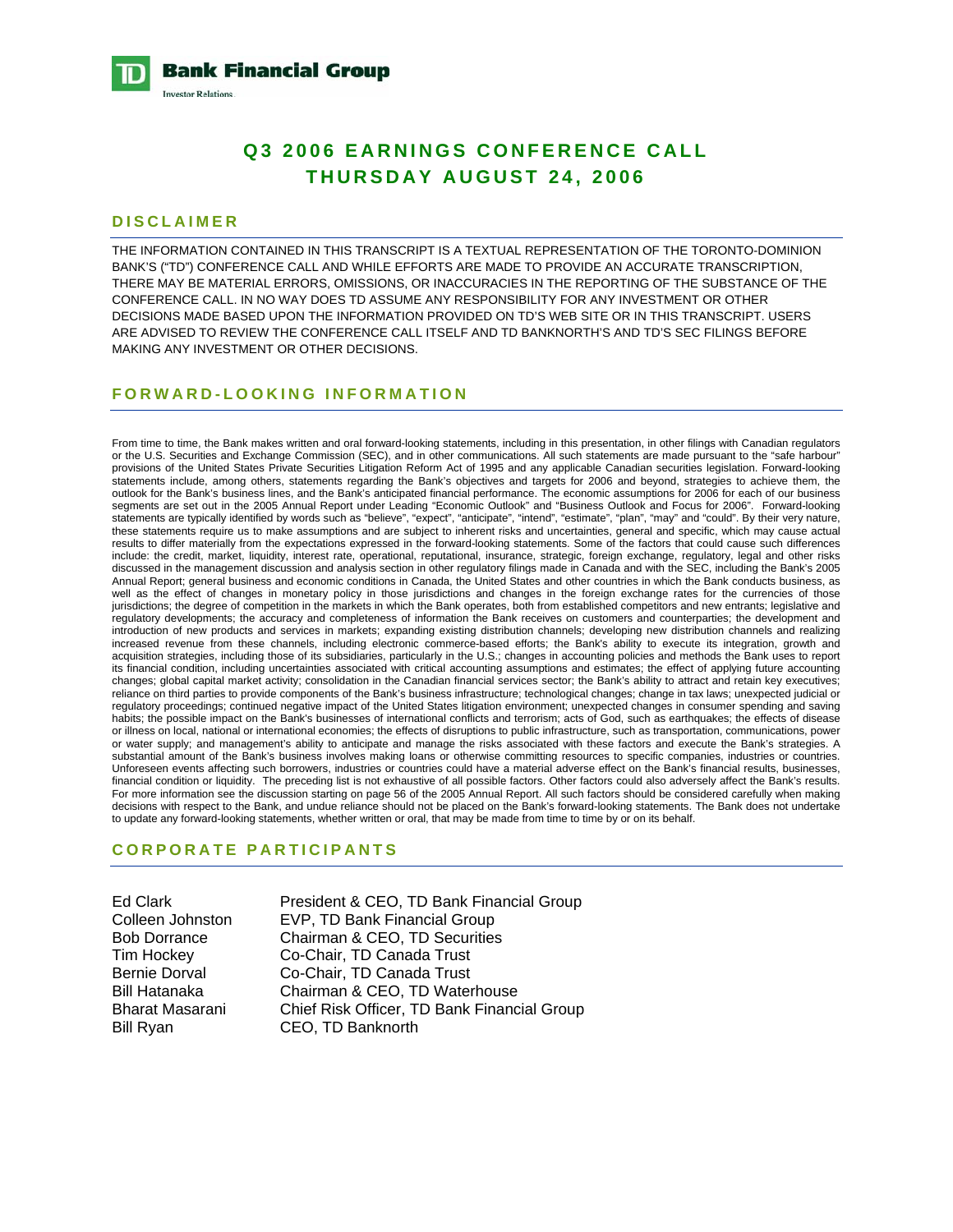

## **CONFERENCE CALL PARTICIPANTS**

Michael Goldberg Desjardins Securities - Analyst<br>Darko Mihelic CIBC World Market-- Analyst Darko Mihelic CIBC World Market– Analyst<br>Ian DeVerteuil BMO Nesbitt Burns – Analyst Ian DeVerteuil BMO Nesbitt Burns – Analyst<br>Mario Mendonca Genuity Capital Markets – Ana Mario Mendonca Genuity Capital Markets – Analyst<br>Jim Bantis Credit Suisse First Bosoton – Anal Jim Bantis Credit Suisse First Bosoton – Analyst **Dundee Securities - Analyst** 

## **PRESENTATION**

#### **Colleen Johnston** *- Toronto Dominion Bank - CFO*

Financial Group third quarter 2006 investor presentation. My name is Colleen Johnston and I'm the CFO of the Bank. After my presentation on the Bank's third quarter operating performance, you will hear from Ed Clark, the Bank's CEO who will give some concluding thoughts. We will then entertain questions from those present as well as pre qualified analysts and investors on the phone.

Also present today to answer your questions are Bob Dorrance, Chairman and CEO of TD Securities; Tim Hockey and Bernie Dorval, Co-Chairs of TD Canada Trust; Bill Hatanaka, Chairman and CEO of TD Waterhouse; and Bharat Masrani, Chief Risk Officer.

I know that this presentation contains forward-looking statements and actual results could differ materially from what is discussed. Certain material factors or assumptions were applied in making these statements. For additional information we refer you to our press release and presentation material. These documents include a description of factors that could cause actual results to differ and can be found on our website at TD.Com.

Let's start with the highlights. We had a great quarter. Total Bank adjusted net income of \$886 million, up 20% from last year. Adjusted EPS of 121 up 16% from last year. Supported by record performance in Canadian P&C Banking, net income from our Canadian retail businesses was \$621 million up 22% from last year. Canadian Retail contributed 67% of the total Bank net income.

Net income from our U.S. retail businesses, TD Banknorth and TD Ameritrade, was up 28% year-overyear to \$123 million and is 14% of total earnings. Wholesale net income of \$179 million was up 38% from last year. Wholesale was 19% of total Bank earnings. The Corporate segment loss of \$37 million was within our expected range.

Lower gains on securitization contributed to the change from last quarter or from last year. Corporate support costs were up this quarter in part due to the U.S. brand advertising costs. Our capital ratios remain strong with Tier 1 at 12.1% and tangible common equity at 9.1%. We announced a 9% or \$0.04 increase in our quarterly dividend to \$0.48 per share.

Reported net income was \$796 million or \$1.09 per share and adjusted net income was \$886 million or \$1.21 per share. We have three items of note this quarter, two of which include the impact from the revaluation of deferred tax assets and liabilities as a result of the substantial enactment of federal tax rate reductions during the quarter. Let's go through the items of note--Amortization of intangibles, \$61 million this quarter or \$0.08 per share.

This consists of the regular amortization number of \$85 million minus \$24 million associated with the revaluation of the related tax deferred liability. Accounting guideline 13, a recurring adjustment which was a loss of \$5 million or \$0.01 in the quarter. Other tax items, excluding the future tax liability associated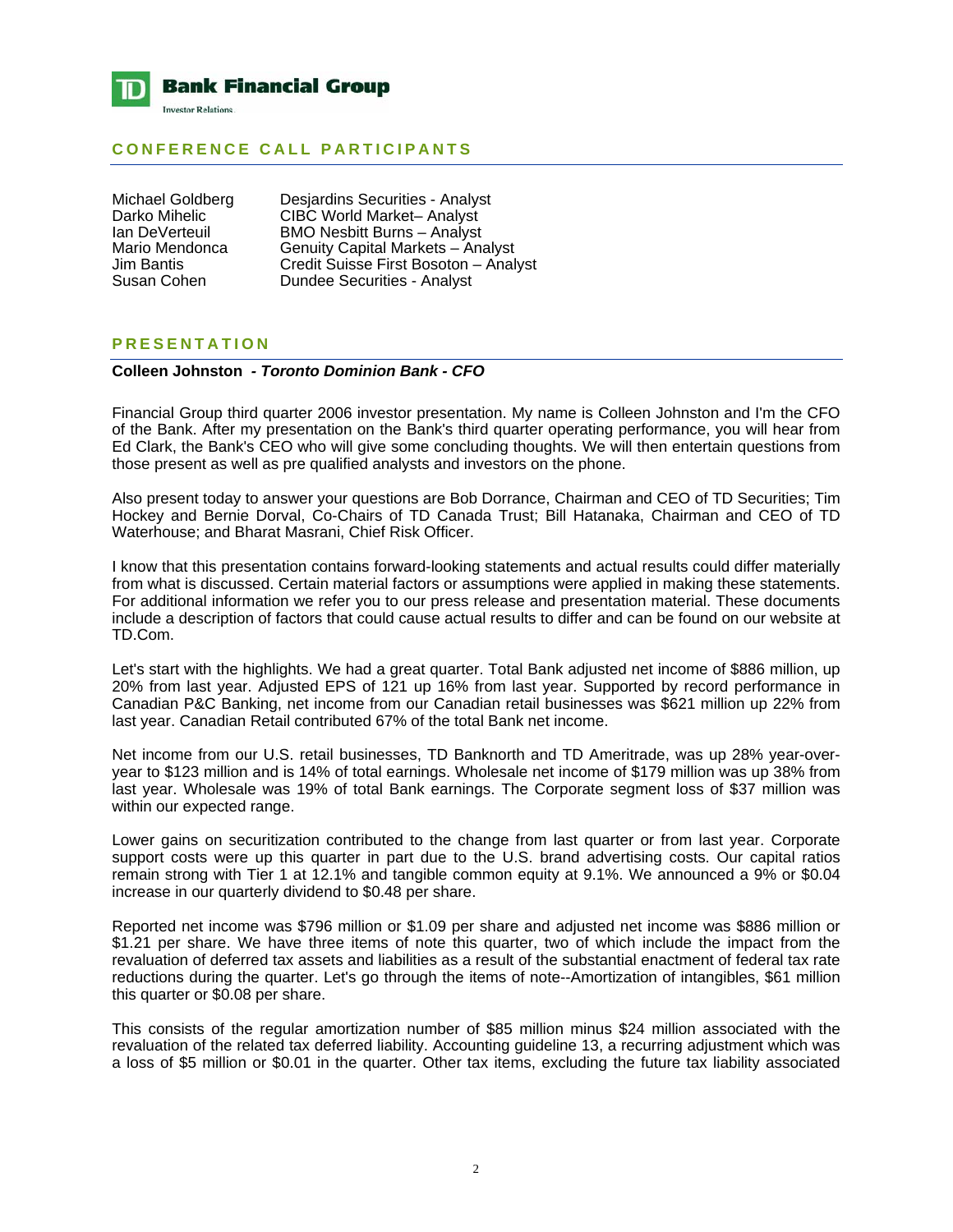

with our intangibles, we have a net future tax asset position. A \$24 million reduction in the future tax asset position was recognized.

To better compare with the disclosures of our peers we include a basic P&L for TD Canadian retail which combines both Canadian P&C and the Canadian Wealth results. The Canadian personal and commercial bank, TD Canada Trust, broke through the \$0.5 billion mark this quarter with record performance.

Net income of \$524 million was up 21% from last year. Record revenues of 1.929 billion, were up 14% from last year. The increase was broad based with strength right across-the-board. The first time inclusion of VFC accounted for just over 1% of the 14% growth. Net interest income rose by \$166 million. Performance was driven by excellent volume growth coupled with good improvement in the margin.

In terms of volume, real estate secured lending was up 10%. Visa was up 20% and we saw good business in personal deposit growth with checking balances up 3% versus last year. Fee revenues were up 35 million as core banking, Visa, and insurance continued to generate higher fee revenue. Net interest margin for the quarter was 308, up 10 basis points from last quarter. VFC contributed 5 basis points of the increase. The remaining increase was due largely to higher margins on core banking deposits.

We expect margin to be down slightly in Q4 primarily because of market pressure on pricing evident late in the third quarter. The provision for credit losses increased \$14 million from last year to \$104 million. The increase in personal was due to inclusion of the VFC acquisition which added 9 million. We continue to believe that PCL's are at their low point; however we currently expect PCL levels to remain relatively stable in the near term depending on the level of recoveries.

Expenses of \$1.39 billion, were up 9% over last year; however the efficiency ratio improved 254 basis points to 53.9%, a new record. With a gap between revenue and expense growth of 5%. Well over half the increase in expenses can relate to growing the business which includes higher origination cost, incentives, new branches, the addition of customer facing staff, marketing, and project spend. VFC added just under 1% of the expense growth in the quarter.

The theme is consistent with prior quarters. We are taking advantage of strong top line growth to invest in growing the business, and it's having the desired result. Personal deposit share was down 3 basis points quarter-over-quarter but up 6 basis points year-over-year. Personal loan share has remained relatively stable over the last four quarters. Small business lending share continues to increase up an impressive 165 basis points from last year.

Let's move on to Canadian Wealth Management which excludes TD Ameritrade USA and -- TD Waterhouse USA and TD Ameritrade. Generated net income of \$97 million was up 33% from last year. Another very strong quarter. Total revenues of \$492 million were up 15% from last year, increases were broad based with double digit revenue growth rates in discount brokerage, the advice channel and mutual funds.

Discount brokerage revenues were up due to higher trades per day and higher interest income on margin loans. A partial offset was the effect of the new pricing for our active trader platform launched last March. Quarter-over-quarter, transaction revenues were down on seasonally lower trading activity across our wealth businesses and the full quarter effect of the new active trader pricing.

Mutual fund revenues increased due to strong asset growth. In the past year, TD has moved into fourth place from sixth place in terms of total industry assets. Advice based revenues rose primarily as a result of higher assets under administration.

We've added 93 client facing advisors this year-to-date and we're well positioned to meet our target of 130 by year-end. Expenses for the quarter were \$344 million, up 8% from last year. The increase was driven by higher transaction and asset volumes and the continued investments in our platform. Like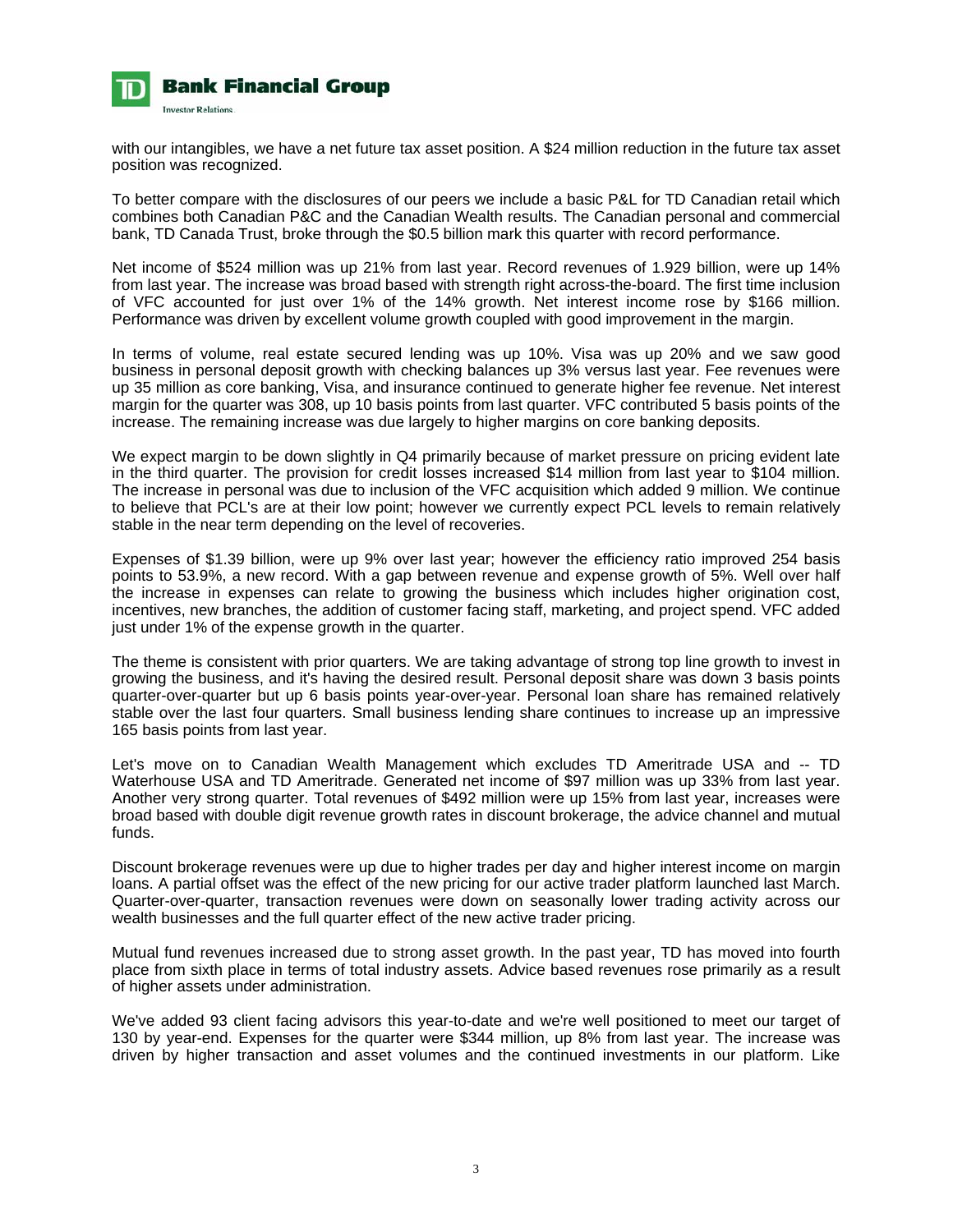

TDCT, Canadian Wealth is taking advantage of strong revenue growth to invest for the future. We posted an impressive 8% gap between revenue and expense growth.

Market share for mutual funds continues to be an impressive story. The gain in share for long term funds since Q3 '05 is 44 basis points for the Bank market and 45 basis points versus the industry. Our U.S. Retail business which consists of TD Banknorth and TD Ameritrade was up 28% from last year. We preannounced both numbers in July following the release of their results. Feedback on our enhanced disclosure has been very positive. We've included a trend line for net income translated into U.S. dollars to give you an indication of the effect of the strengthening Canadian dollar.

U.S. personal and commercial banking net income was \$68 million versus \$70 million last year. Net income was up \$9 million from last quarter. This improvement was due to the extra month of Hudson and lower TD Banknorth restructuring charges as we mentioned last quarter.

While the TD Banknorth contribution of \$68 million is relatively flat to last year, it's worth noting that the translation rate from U.S. dollars to Canadian has declined from 125 last year to 111 this year, and in U.S. dollar terms the U.S. P&C segment was up 9% year-over-year.

The next slide shows you some operating highlights from TD Banknorth's latest quarter. Last month, TD Banknorth reported adjusted earnings for their second quarter of U.S. \$128 million, up 17% from last year. A number of the underlying metrics remain strong with good margins and efficiency and excellent credit quality. The Hudson acquisition continues to show signs of success with improvement in key metrics.

TD Ameritrade reported record earnings for their second quarter ending June the 30th of U.S. \$140 million. TD's investment in TD Ameritrade generated 55 million of net income for the quarter, more than double the contribution from TD Waterhouse USA in the same quarter last year. This represents the first full quarter of the combined TD Ameritrade and TD Waterhouse USA results. Our average ownership this quarter was 36.7%. We are now at 39.5%.

Moving to wholesale. The wholesale bank generated net income of 179 million up 38% from last year. Revenues of 583 million were up 19% from a year ago. The strength in revenue was broad based with a particularly strong quarter in equity derivatives. In addition we had strong merchant banking gains.

As mentioned last quarter, we expected stronger securities gains from the merchant banking portfolio. Security gains were up \$31 million from last quarter, the Mountain Union gain represented the majority of our total gains this quarter. We continue to have unrealized gains of \$707 million in our securities portfolio consistent with the prior quarter.

PCL's of \$15 million are in line with last year. The PCL number in the quarter represented the accrual cost of credit protection plus a small merchant banking loss. Expenses of \$303 million were up 8% from last year. The increase is primarily due to higher variable compensation, tied to higher revenues.

Expense declines in our exited structure products businesses have been somewhat offset by increased investment in our domestic franchise and proprietary businesses, our strategic focus. The wholesale business has now essentially completed the exit of the structured products businesses. Overall, a great quarter for wholesale.

In summary, it was a strong quarter and we announced a \$0.04 or 9% increase in the dividend. With that I'll turn it over to Ed for some concluding remarks. Ed?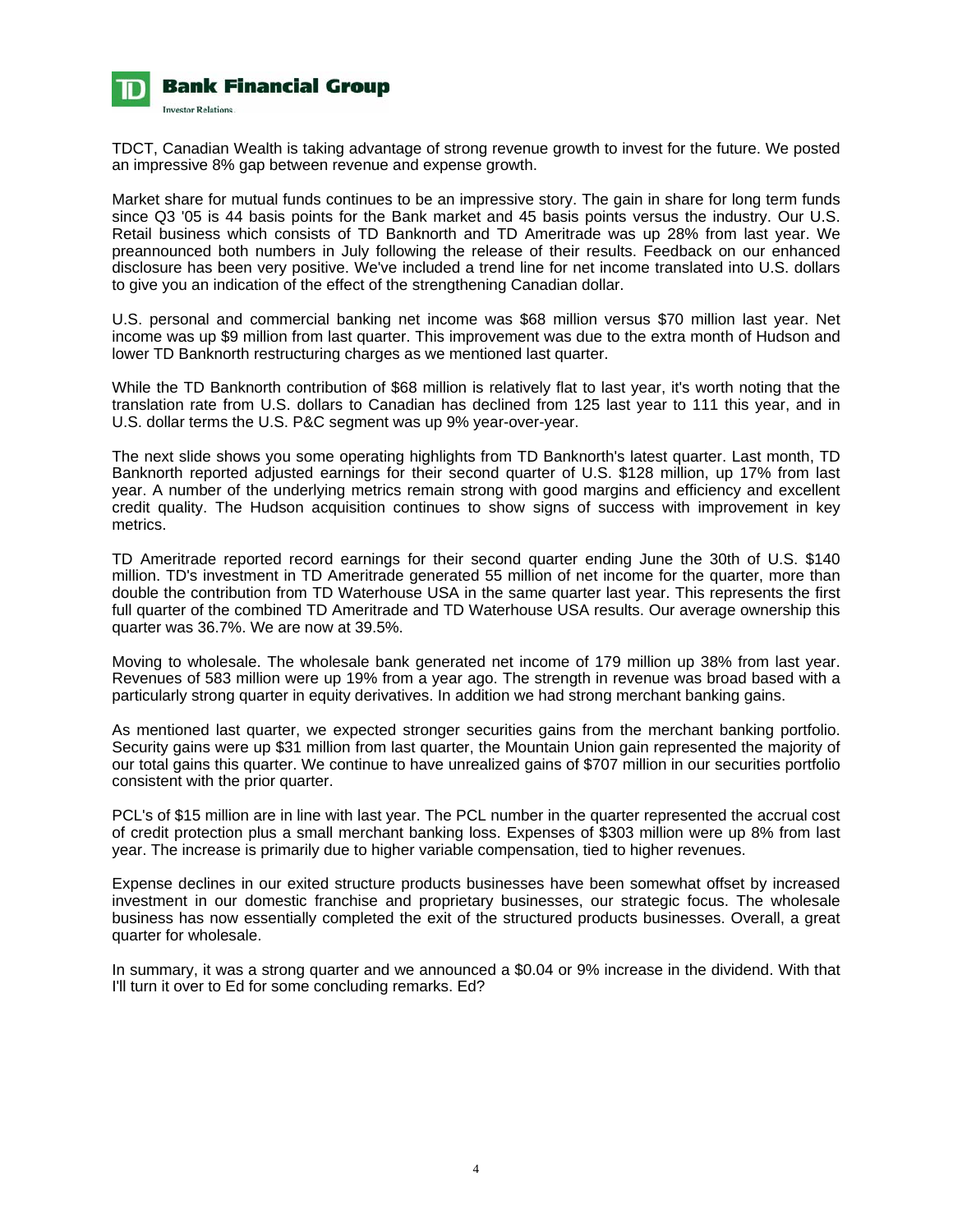

### **Ed Clark** *- Toronto Dominion Bank – President & CEO*

Thanks, Colleen and thanks to all of you for coming and joining us this afternoon on the phone. Colleen's walked you through the numbers and what I'd like to do is just comment on a few of the highlights. Obviously, the third quarter was a fantastic quarter for us and does position us well to finish the year strongly but also well positioned for next year.

Obviously one of the highlights of the quarter has to be the \$621 million was earned by our Canadian retail operations which are the Canadian Commercial Bank and Wealth Management in Canada. This represents a 22% increase from last year but it's also a major milestone.

When we put TD and Canada Trust together in 1999 these businesses earned about about \$200 million a quarter. But we've managed to triple our earnings in our Canadian retail operations since the merger. That is a remarkable achievement, I think, by anybody's standards. And how did we do that?

Well, we did it by focusing both on long term franchise initiatives and tough short-term earnings goals consistent with achieving our long term franchise desires. While our consistent good results I know may look easy for those on the outside, I think it's important that we give credit to Bernie Dorval, Bill Hatanaka, and Tim Hockey for the teams for what has been a fantastic job.

They know they have to invest constantly for the future and they have led all their teams consistently to do that. But they've also led their teams to the need to meet our short-term goals which remain to produce sustainable performance better than our peers. It's hard work and they have done a great job.

Now, when I look out to the future, I have all of my normal worries, a slower U.S. economy, a slower in it's impact on Ontario and Quebec economy in particular and a worsening of the credit cycle, but I must say I am struck by the strength of the fundamentals in these businesses. Our new threshold of \$600 million plus in earnings seems sustainable. And while growth next year may slow, double digit earnings growth in these businesses seems quite achievable.

The third quarter was also a great quarter for the Wholesale Bank and also was an important milestone. Now I recognize that it has been sometimes frustrating to our investors to fully understand the impact of our exit from the structured product areas. The good news is that we are done. There remain a number of operational activities but our economic risk is gone, and more importantly, we now have our wholesale business where Bob and I want it to be, and we can focus all our energy on continuing to grow it.

As I've indicated to you before, I really like where we are. We've got a highly profitable growing franchise play, we have strong proprietary trading groups operating in transparent markets and we have a leading investment group with a strong mark to mark surplus. Our returns are excellent and we see these businesses growing.

As we look forward, we do see a seasonally normal slower growth in the fourth quarter, but we do feel our long term earnings targets should move up from the \$550 million that I originally suggested to \$525 to \$625 million per year. This represents very good returns on our equity base of about \$2.5 billion in this business.

Turning to our U.S. operations. We remain very happy with what we've achieved, even if it does have it's normal business challenges. Our U.S. retail earnings as Colleen has mentioned are up 28% in Canadian dollars and 43% in U.S. dollars. We continue to believe that having a credible U.S. retail platform will be a differentiator for us and we intend to prudently grow it.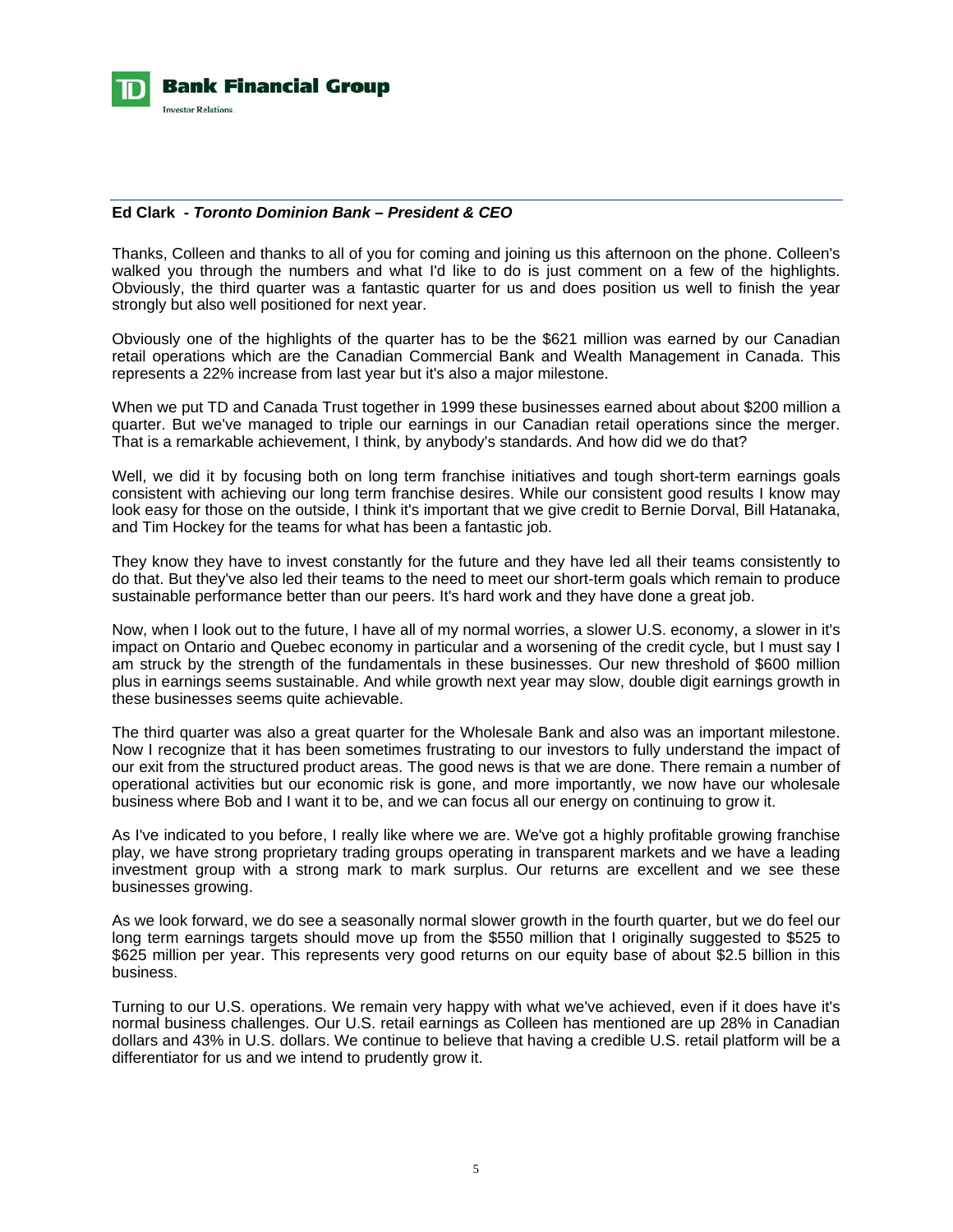

I recognize there is some worry that we will expand in the United States no matter what the cost. This is not the case. We have turned down a number of deals which didn't meet our criteria. We have a clear set of targets and a view of what price makes sense to us. Clearly, there are competing pressures here. I would not wish us a stall in our expansion, but I'm also unwilling to do deals where I can not see a pay off. I can only say as a major shareholder I am very much aware of the need to get this balance right.

As for the operations of TD Banknorth and TD Ameritrade, I'm quite pleased with the initiatives that both groups have taken to grow the companies and improve the quality of the earnings, not to mention the obvious progress being made by both organizations in absorbing their acquisitions. Clearly, Banking is tough today in the American market. As Bill Ryan has said, TD Banknorth earnings per share unless the environment changes will likely grow slowly. The Ameritrade earnings, as Joe Moglia has indicated, have upside as we realize the synergies of the Waterhouse acquisition.

Of note this quarter was Bharat Masrani's appointment as President of TD Banknorth reporting to Bill Ryan. I would just like to take this opportunity to thank Bharat for the great work he's done most recently as our Chief Risk Officer. He has been a very significant source of support to me. In terms of filling this role, we are putting an interim structure in place so that Bharat will be able to focus solely on TD Banknorth as of September the 4th. Once we have our longer term structure in place we'll let you know.

Now let me comment on our capital position. We continue to have a very strong capital position and with our high return on risk rated assets we are well positioned to finance continued growth in our businesses when and if the right opportunities arise. In these circumstances we do not see a need to continue the discount on our DRIP program or to allow dilution as a result of the exercise of stock options. We are therefore setting the DRIP discount at 0 and today we're announcing the intend to buyback under a normal course issue of bids subject to TSX approval approximately 4 million shares this year to offset the expansion option exercise solution.

In closing, Q3 was a fantastic quarter. A level of growth that's going to be hard to duplicate, but our confidence in both the quality and the sustainability of our earnings is shown against again once more by moving up our dividend. This is consistent with our dividend policy of raising our dividend in line with what we see are sustainable earnings. For most of our businesses, Q4 is likely to be relatively flat to Q3 with perhaps the Wholesale Bank slightly down. That doesn't change our positive outlook for 2007, assuming normal market conditions. We grew EPS 16% this quarter and 13% year-to-date.

We have said that we were going to try to grow over the cycle earnings per share by 7 to 10%. While we think that's a respectable earnings growth goal for a Company like ours over the long run, our job is in good times to do better. And clearly we have done better, with our overall earnings growing 15 to 20% and EPS growing 10 to 12%. Next year, we believe that exceeding our long run range of 7 to 10, again looks quite possible. With that I'll open the floor to questions.

## **QUESTION AND ANSWER**

## **Ian DeVerteuil,** *BMO Nesbitt Burns - Analyst*

A question for Tim. The car business, it's tough to understand how well the car business is doing. It seems as that some of the numbers moved around a bit, it looks as if balances are up tremendously and it's impacted by securitization, but as well the revenues and the card services was up substantially. Can you talk to like how much share you're winning and what's going on?

## **Tim Hockey** *- Toronto Dominion Bank – Co-Chair, TD Canada Trust*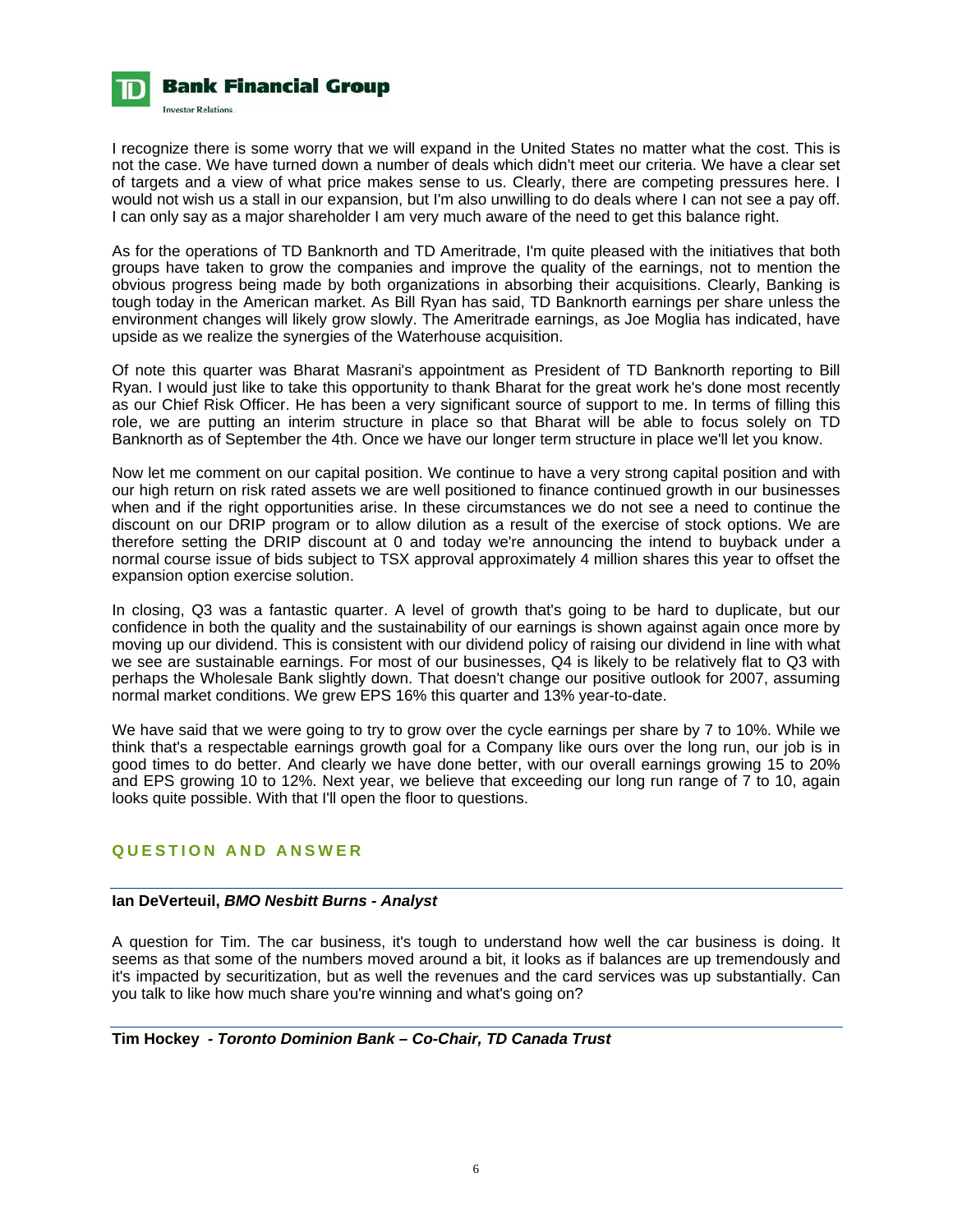

**Investor Relation** 

# **Bank Financial Group**

Year-over-year it's a great success story. We're up 57 basis points in market share for credit and that's on authorizations and we're also up on the transaction volume.

We just peaked through \$5 billion in total book this past quarter. To put that in perspective the growth of 1 billion in book took less than a year and the previous billion took about three and a half so that tells you the rate at which we picked it up. This is partly a by-product of the laser implementations over the last couple of quarters. I talked about it I think last call about the number of cards that were being sold through multiple channels, the growth in actual cards delivered through retail in our electronic channels is up in the 40 to 80 change depending on a percent year-over-year range, so it's got great momentum behind it. That's driving the revenue numbers that you're seeing in card services.

## **Ian DeVerteuil,** *BMO Nesbitt Burns- Analyst*

I know the laser is sort of pushing really a push strategy of trying to encourage people to take the cards. Is there anything other than that? It doesn't seem as if the products differ that much, so is that the differentiating factor?

## **Tim Hockey** *- Toronto Dominion Bank - Co-Chairman, TD Canada Trust*

Yes. Distribution, we haven't launched any new products in the card business. We actually are cutting over to our new Visa platform literally in a couple of weeks and there will be no product launches until obviously that's done and the conversion is through and then we have more options in terms of launching new products, but all of the growth is all around. Good marketing push, good distribution capabilities, and we're very happy at the rate at which we're growing now.

## **Ed Clark** *- Toronto Dominion Bank - CEO*

Michael?

## **Micheal Goldberg** *– Desjardins - Analyst*

The long term deposits are down about \$2.5 billion this quarter. Where is that coming from and why?

## **Tim Hockey** *- Toronto Dominion Bank - Co-Chairman, TD Canada Trust*

Which schedule? Is it the total bank schedule again or is it the--?

## **Micheal Goldberg** *– Desjardins - Analyst*

Yes. Total Bank and it's out of the balance sheet, about \$72.4 billion, and I know that includes TD Canada trust, the Banknorth, and also the client balances that previously would have been in Waterhouse Bank, so what I'm wondering is just where that decrease is coming from and why the decrease.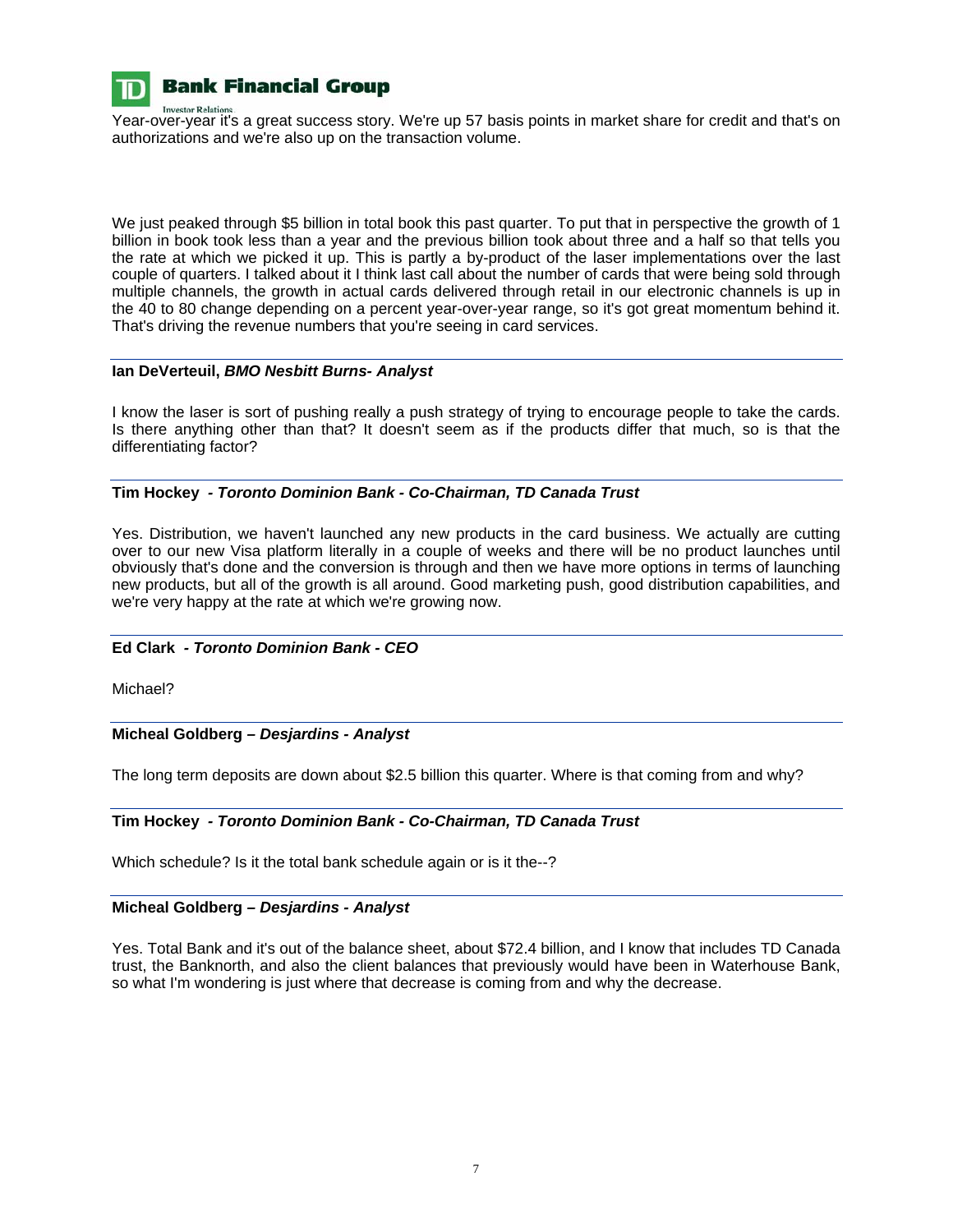

### **Ed Clark** *- Toronto Dominion Bank - CEO*

Maybe what we can do is get back to you. We don't tend to think of it in the global way, we tend to think of it business by business and so you can't have movements in TD Bank USA that will affect that number so why don't we try to come back to you. We'll give you a number, an answer based on facts. Maybe we can go to the phones?

#### **Operator**

Your first question comes from Mario Mendonca with Genuity Capital Markets. Please go ahead.

#### **Mario Mendonca** *- Genuity Capital Markets - Analyst*

Good afternoon. Ed, last quarter, I asked about the guidance the Company provided and you referred to 7 to 10 and it was never guidance that I thought of necessarily belonging to any particular year, just more long term but you were clear last quarter in suggesting that it did belong in 2006. Your closing statements on today's call, it just sounds like a complete about-face from what we heard last quarter.

Not only are you suggesting that you can do better than the 7 to 10 this quarter, but even suggesting that the same is true for 2007 so first, am I right? Is this, this is very different from what we heard last quarter and secondarily, why is that? What's changed from three months ago that's caused you to be so much more constructive?

## **Ed Clark** *- Toronto Dominion Bank - CEO*

To be perfectly honest with you, and we've had quite a bit of internal discussion about this. Our view of the outlook hasn't changed from quarter to quarter and our view of our strategy hasn't actually changed from quarter to quarter, but we are sensitive to the fact that we get feedback from the marketplace and whether they understand what's going on in the Company and whether the market is acting like they understand. So I think that there was a number of comments that the fact that we think over the long run, this has got to be a 7 to 10% business, that that's a more natural thing confuses the market when we keep on tracking up 10 to 12% increases in EPS and so that we're leading to some confusion as to how optimistic we were about what our future looked like both in 2006 and 2007. And I think particularly by the fact that when you look at us, the quality of our earnings, there is a -- we have tried to shift the business mix to areas where the earnings are relatively predictable and as you know, in our particular case, we also have the kind of mathematical impact coming in because of increased ownership that's gets loaded in over time, so you have an arithmetic effect. So I think that all we're trying to do in my remarks today is be a little crisper to say what we actually had, but if you actually said do we feel any different about the coming weeks? We thought we had a great quarter last quarter and we thought we had a great quarter this quarter and we like where our operating results are coming in and so we're really trying to clarify more explicitly how we feel about things.

## **Mario Mendonca** *- Genuity Capital Markets - Analyst*

I don't mean to pursue it too far, but last quarter, it was a clear indication that 7 to 10 was appropriate for '06 and it would just appear that maybe this quarter surprised you somewhat in terms of it's strength. Is that a fair statement?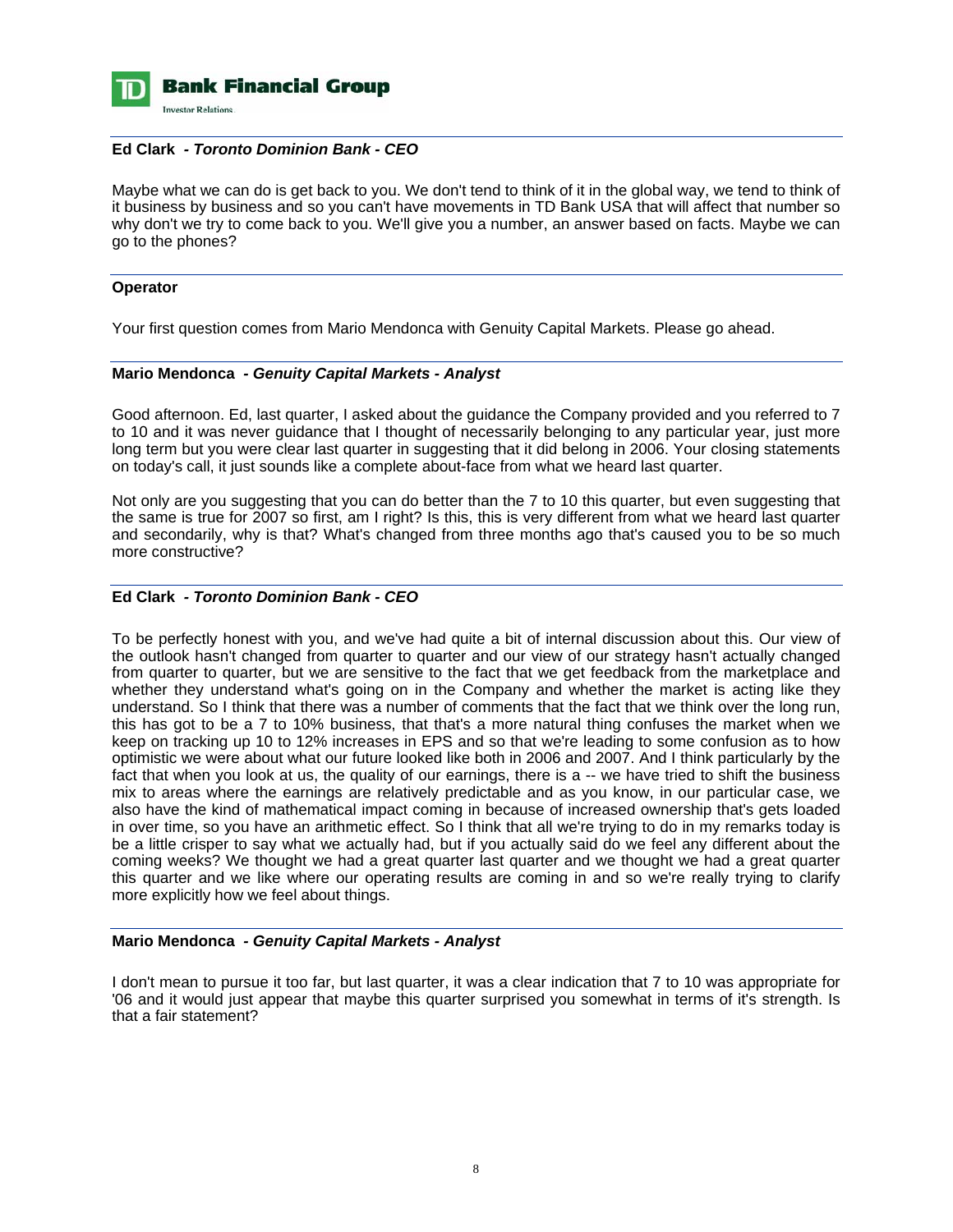

**Bank Financial Group** 

**Investor Relations** 

#### **Ed Clark** *- Toronto Dominion Bank - CEO*

I think what we said last quarter was we thought we were at the upper end of the range of 7 to 10 as if I recall is where we are.

### **Mario Mendonca** *- Genuity Capital Markets - Analyst*

Yes. That's true.

## **Ed Clark** *- Toronto Dominion Bank - CEO*

So, I think we're now clearly saying that we probably are going to end up in the air above the 10% range, so in that sense, but if you're asking, and I know these fine differences mean a lot to you so I'm not trying to downplay how much it seems to mean to you. When you're an Operator which is what we think of ourselves, we're more worried about whether fundamentally the business is working, are we taking market share, do we see the business working well, that's what drives us. So we're probably not as sensitive as maybe we should be of what these fine differences whether we are at the upper end or whether we're well above the upper end so we are trying to be a little bit more responsive to the market in understanding that these things matter to you.

#### **Mario Mendonca** *- Genuity Capital Markets - Analyst*

Okay. So I think maybe it's a matter of emphasis as well at your end versus our end. A few more sort of detailed questions. Marketing expenses up a fair bit this quarter from last. Is this the new sort of run rate we should get used to from TD given everything that's going on?

## **Ed Clark** *- Toronto Dominion Bank - CEO*

I'll let Colleen answer that.

## **Mario Mendonca** *- Genuity Capital Markets - Analyst*

Sure.

## **Colleen Johnston** *- Toronto Dominion Bank - CFO*

Yes. Mario the costs are up a fair bit from last quarter. I would say that's pretty much has split equally between our U.S. brand advertising costs and then other higher marketing costs primarily in the retail side, so I think you can expect, certainly you will expect to see the U.S. brand advertising costs come down next quarter.

## **Mario Mendonca** *- Genuity Capital Markets - Analyst*

So this was perhaps just a little special then?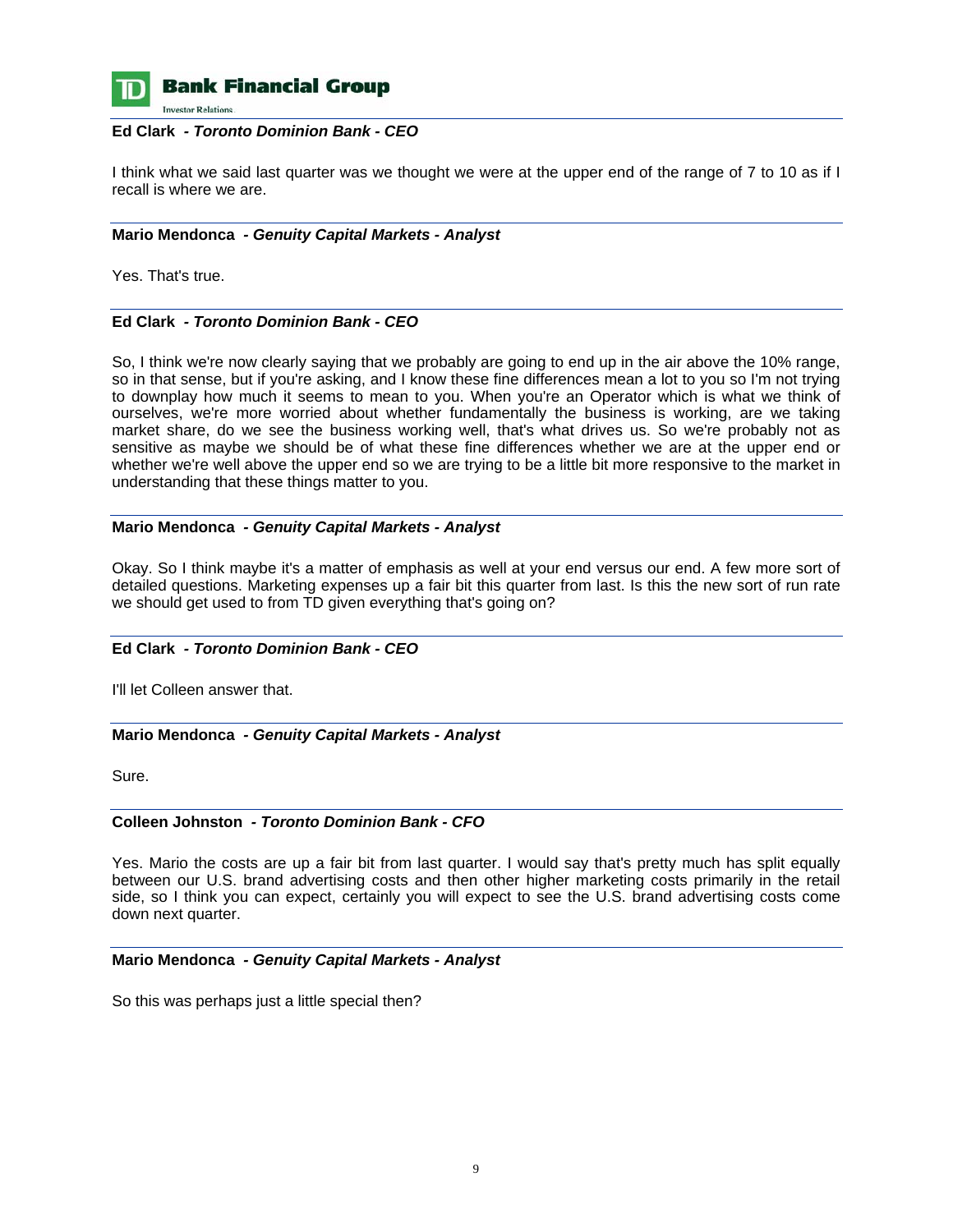

## **Bank Financial Group**

**Investor Relations** 

#### **Colleen Johnston** *- Toronto Dominion Bank - CFO*

This quarter, yes, in terms of the U.S. piece.

## **Mario Mendonca** *- Genuity Capital Markets - Analyst*

And another very minor, service charges this quarter up sequentially about \$30 million. This is something I don't understand entirely why that would move so quickly in one quarter. Is there a certain parts to that? That you could speak to?

## **Tim Hockey** *- Toronto Dominion Bank - Co-Chairman, TD Canada Trust*

Mario, it's Tim. I would say that the inside TDCT retail, there were some fee increases that were put in place in May so we get a full quarter's effect, but there was also some significant increase in our active checking account customers which also helps with that growth number and those are the TDCT numbers. So it's a little bit of a step function bump that we'll see play out over the next three quarters as well and also just share growth.

#### **Mario Mendonca** *- Genuity Capital Markets - Analyst*

So bottom line, that looks sustainable to you? This isn't something unusual this quarter then?

#### **Tim Hockey** *- Toronto Dominion Bank - Co-Chairman, TD Canada Trust*

Absolutely.

## **Mario Mendonca** *- Genuity Capital Markets - Analyst*

Okay and then just sort of finally a very general question. It seems like again, a bit of a change in philosophy, perhaps not strategy, but in terms of returning capital to shareholders, the dividend increased, what you explained about the DRIP program, is this also sort of a shift in philosophies, is this in response to just everything you've heard from investors and analysts?

## **Ed Clark** *- Toronto Dominion Bank - CEO*

I'd say a tweak is probably how I would describe it as sort of a shift in philosophy. I mean we are -- we're not I guess completely insensitive to when we look at our forward multiple trading at a significant discount to our peers when our earnings predictability is probably better than our peers. I think it would be remiss of us not to note that fact, but I also think more fundamental sense is we do do capital planning and when we look at our capital situation as I indicated, we position the bank where we have a significantly higher rate of return for every dollar of risk we take and since regulatory capital driven off every dollar of risk you take, it means that we have a pretty powerful capital generating machine.

Maybe a little bit slower right now in the current environment because it's clear also that our volumes are growing quite rapidly, but I think we've come to the view that if you look out, given the things that we want to do, you're feeling quite -- pretty comfortable that we have obviously enough capital to fund a business expansion that we now see in mind and so when you put the market reaction and together with that, then as I said, it seems not prudent to be diluting the shareholder by either the stock option program or the DRIP program, so we've decided that the sensible thing to do was to do that. So it's definitely a tweak.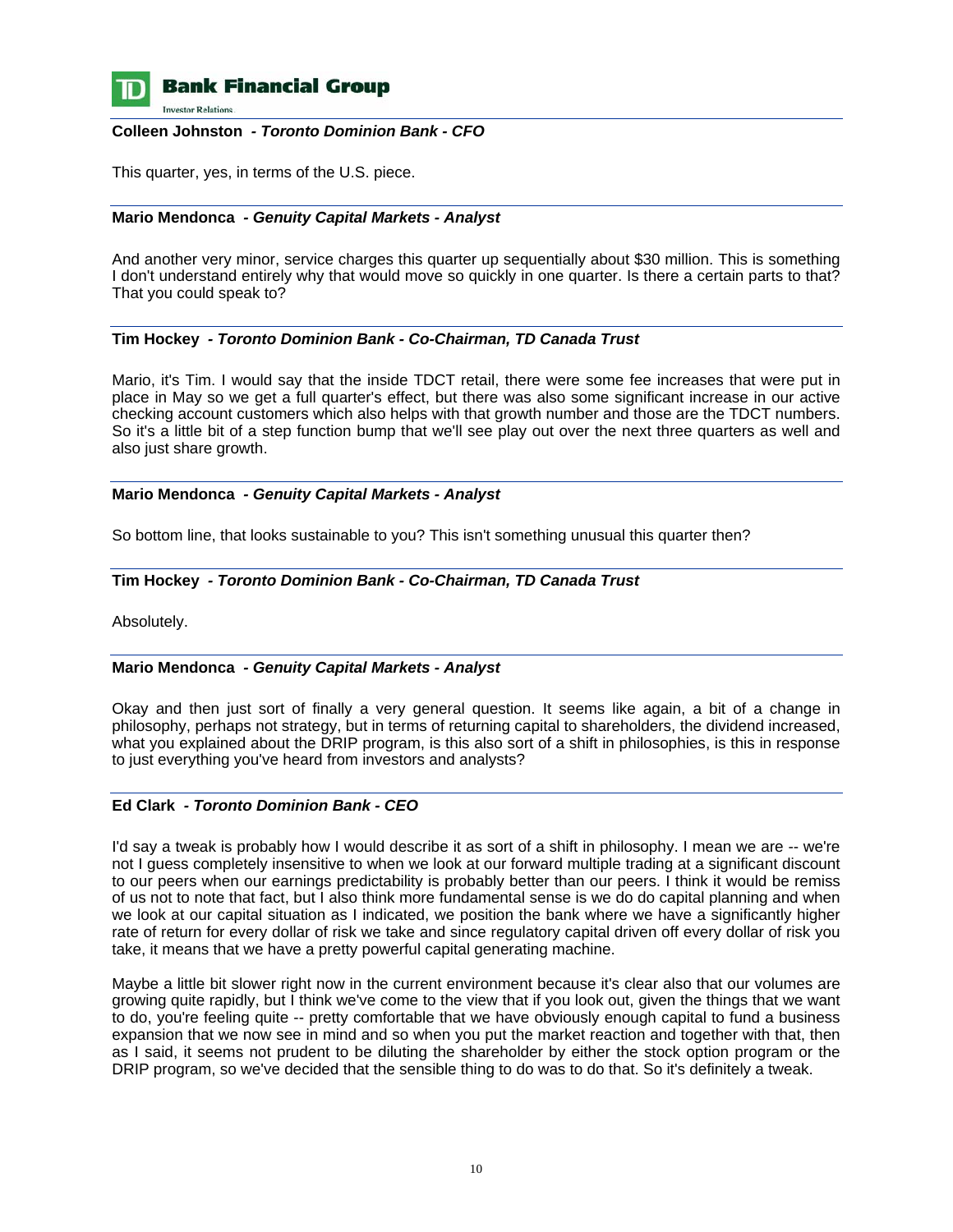

## **Bank Financial Group**

**Investor Relations** 

#### **Mario Mendonca** *- Genuity Capital Markets - Analyst*

Well whether it's a tweak or a shift, it's welcome. Thank you.

#### **Operator**

Your next question comes from Jim Bantis with Credit Suisse Securities.

#### **Jim Bantis** *- Credit Suisse Securities - Analyst*

Hi, good afternoon. Pretty strong operating leverage this quarter north of 500 basis points year-over-year. The expense growth is at a pretty good clip though as well at 8.5% and you can look at that of most businesses between the big three that you've got and I guess my concern or my question is if the volumes stop, what happens to this high level expense growth or maybe, Colleen you can help me understand of the expense growth how much is coming from fixed versus variable versus investment initiatives.

## **Colleen Johnston** *- Toronto Dominion Bank - CFO*

Jim, what I can tell you is that the efficiency ratio on an adjusted basis has improved quite a bit this quarter versus the same quarter last year and two reasons for that. Partly there's a mathematical effect of the fact that we don't have TD Waterhouse USA in on a line item basis anymore where our efficiency was not great in that business, but we have grown the top line certainly faster than expenses, and you've seen the underlying growth in the various businesses so other business leaders may want to comment on that, but as I mentioned we are investing in the platform. We're investing in growth and so you are seeing probably a slightly higher expense growth rate than would be sustainable over the longer term.

## **Ed Clark** *- Toronto Dominion Bank - CEO*

Jim or Bernie do you want to comment?

## **Tim Hockey** *- Toronto Dominion Bank - Co-Chairman, TD Canada Trust*

Jim, in TDCT, the way we slice it down at about 9%, Bernie and I would say that about 5% of that of base volume growth, new branches, the things that Colleen mentioned. VFC was that one-time bump of about 1% and we assume that's going forward, about 2% that can be classified as initiatives, and there's about another 1% that's non-recurring items all adds up to around 9%. So as we said last quarter, our paradigm is very much continue to invest in the future hopefully with a pretty wide operating leverage, not to the point of 5% every quarter but certainly trying to continue to invest and to when revenues growth flows, then we have some areas that we can cut back to try and keep that operating leverage wide for us.

#### **Jim Bantis** *- Credit Suisse Securities - Analyst*

Great. That's helpful. If Bob can give me something like that, that would be great.

#### **Bob Dorrance** *- Toronto Dominion Bank - Chairman, CEO, TD Securities*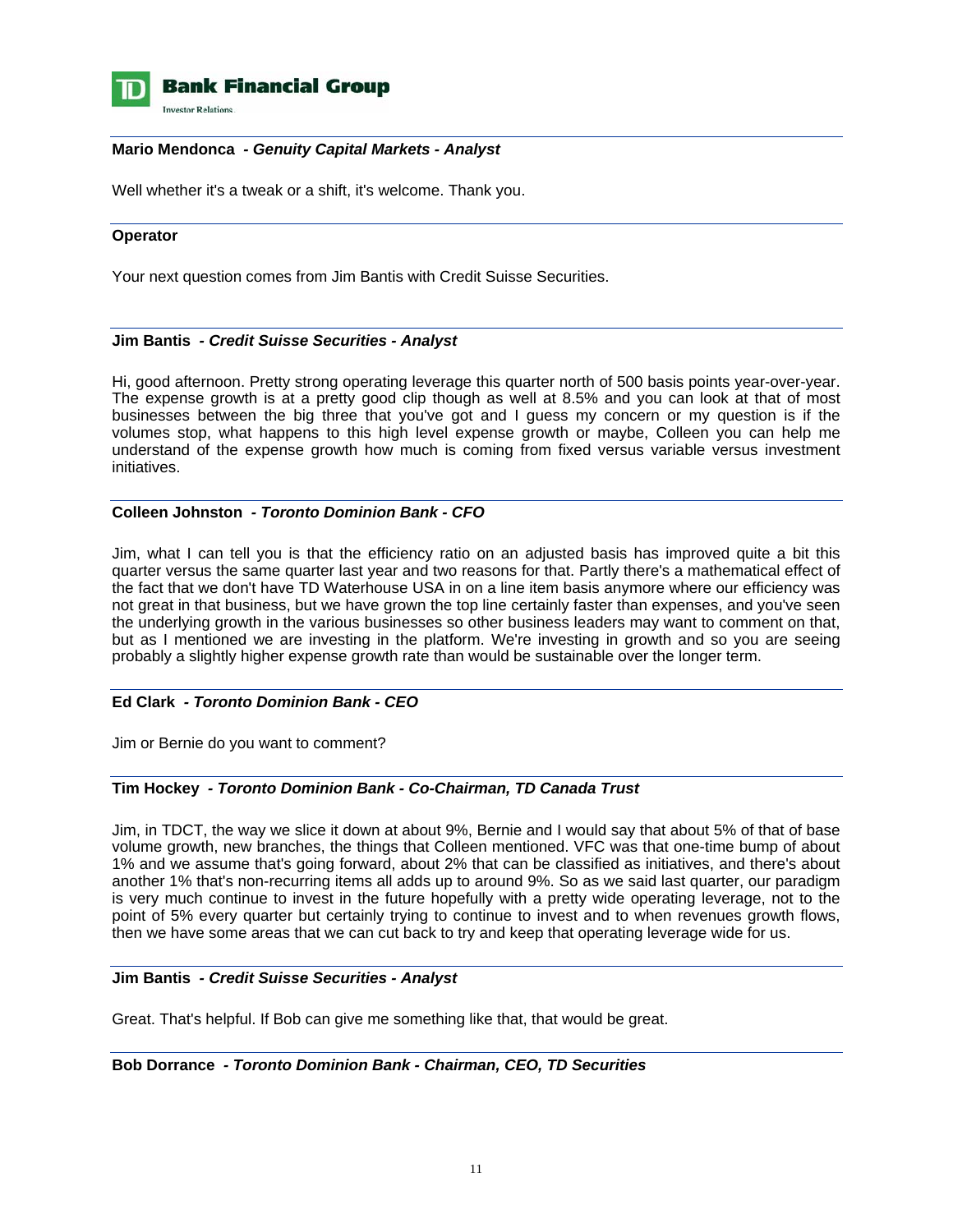

The expense growth on the Wholesale side of the business is variable.

## **Bill Hatanaka** *- Toronto Dominion Bank - EVP, Wealth Management*

So a 300 basis point gap in between growth in revenues and growth in expenses. If volumes were to decline, a lot of our expenses are around variable compensation and trade and execution expenses so they would automatically drop and we believe with some prudent management we can keep the other costs down as well, so we are prepared in that eventuality.

#### **Jim Bantis** *- Credit Suisse Securities - Analyst*

Great thanks. I'll requeue.

#### **Operator**

Your next question comes from Susan Cohen with Dundee Securities. Please go ahead.

#### **Susan Cohen** *- Dundee Securities - Analyst*

Thank you. For many quarters we had heard about margin contraction and one of the reasons was the competitive environment. This quarter we saw a nice bump up in margins partly because of VFC and I guess some improvement on the deposit side, but are there any changes in the competitive environment that you're seeing that could possibly lead to sustainable margin improvement going forward?

## **Tim Hockey** *- Toronto Dominion Bank - Co-Chairman, TD Canada Trust*

From a P&C point of view, we clearly see this as a bit of a high watermark as you note the 5% from VFC won't, the 5 basis points rather won't recur. We think we're going to drift down a little bit from that, but your point specifically around competition, we think there was a little bit more rational pricing in the last quarter and that was an adjustment from the competitive side and we took advantage of that. Rates had a nice uptick for us but we see it drifting down from the 308 level over the next few quarters.

## **Susan Cohen** *- Dundee Securities - Analyst*

Okay thank you.

#### **Operator**

Your next question comes from Darko Mihelic with CIBC World Markets.

## **Darko Mihelic** *- CIBC World Markets - Analyst*

Hi, good afternoon. Just a few quick questions, actually just getting back to the share repurchase program. I almost approach it from a different view. Why announce such a small amount, 4 million shares? I'd imagine that you could have announced a bigger amount and then just brought back a small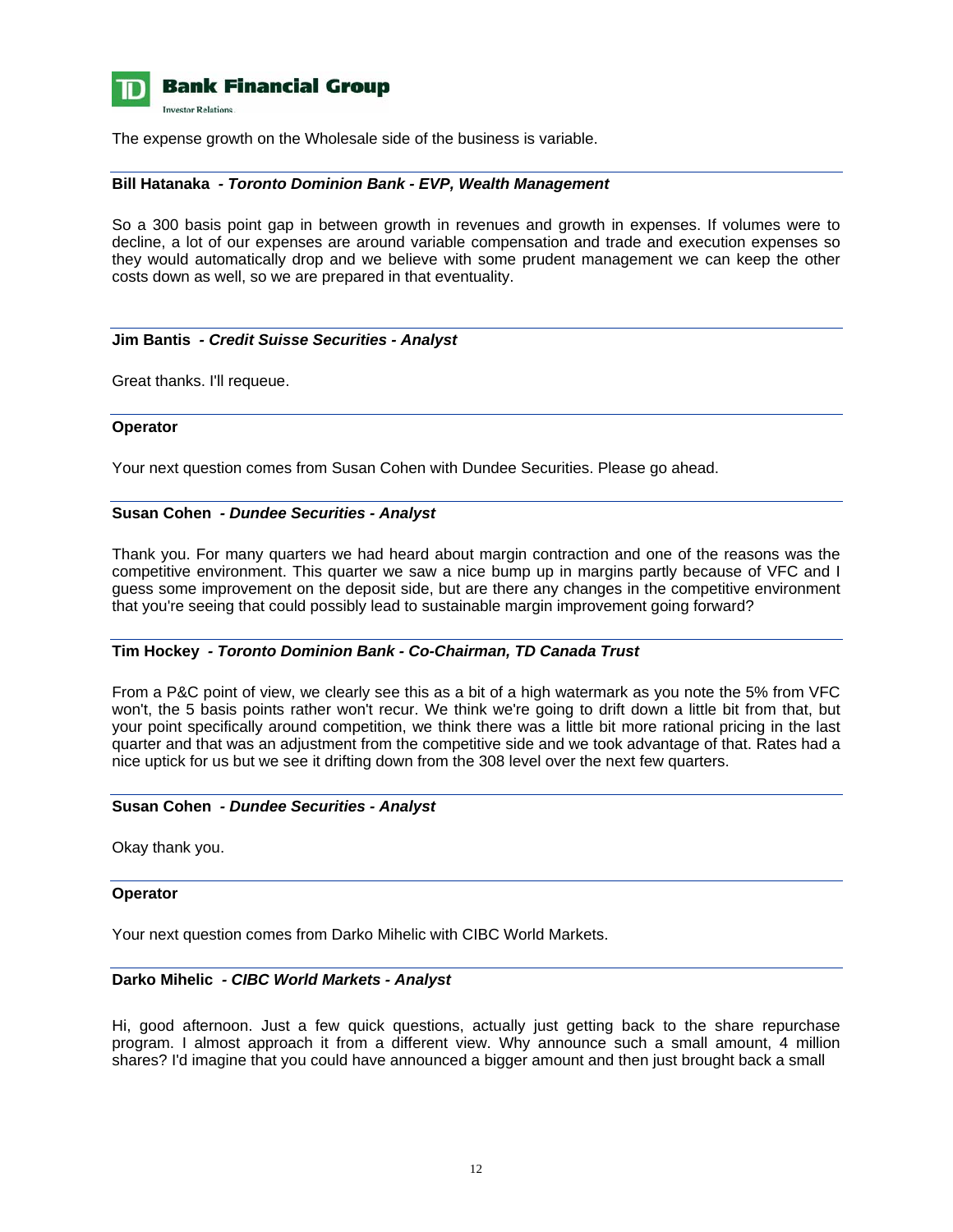

amount in the normal course issue. Is there a technical reason for not announcing say a 20 million share buyback?

### **Ed Clark** *- Toronto Dominion Bank - CEO*

There's not a technical reason. I guess I like to do what I say we're going to do and so I mean, you can get yourself clearance to have a big buyback program and obviously we would have no difficulty getting that, but if I really don't intend to buyback 20 million shares, I don't want to be announcing a 20 million share buyback program and then only buyback 4. And so if we decide that we want to buyback some more shares, we bought back the 4, then we'll announce another program and buy them back, I think it's

crisper to the marketplace to tell them exactly what you're going to do and do exactly what you said you were going to do.

## **Darko Mihelic** *- CIBC World Markets - Analyst*

Okay that's fair, thanks. The next question, I guess, is with respect to your comments of the double digit growth in retail. I guess when I look at the, some of the information you provide with respect to insurance premiums, 11% year-over-year growth, am I correct in thinking that that's slowing or is it in fact at the same pace and could you perhaps comment on what you expect from Meloche Monnex going forward?

#### **Ed Clark** *- Toronto Dominion Bank - CEO*

Bernie?

## **Bernie Dorval** *- Toronto Dominion Bank - Co-Chairman, TD Canada Trust*

Darko, it's Bernie Dorval here. First of all on the 11% growth for the quarter, 2 points of that was generated by a retractive adjustment from industry pool, so the number, comparative number were more like 9% for the quarter. So if I look at the business growth in the entrance business going forward both from the Meloche standpoint and from our life insurance standpoint, we think we have -- we won't have the same kind of growth that we've had in the previous two or three years, but we're still growing our units at a pretty fair clip in that business and the average premium per policy is actually holding better than we thought at this point. So we're still seeing some, certainly for next year, some growth in the average premium per policy, probably something around the inflation level. So lots of discipline in that market for the point we're in the cycle.

But clearly, we are not going to have the revenue, the net revenue growth that we have had over the last two years but still, a very comfortable rate of growth we're seeing close to the double digit there. Not quite but pretty close.

#### **Darko Mihelic** *- CIBC World Markets - Analyst*

And is there any metrics you care to share with respect to expense ratios?

**Bernie Dorval** *- Toronto Dominion Bank - Co-Chairman, TD Canada Trust*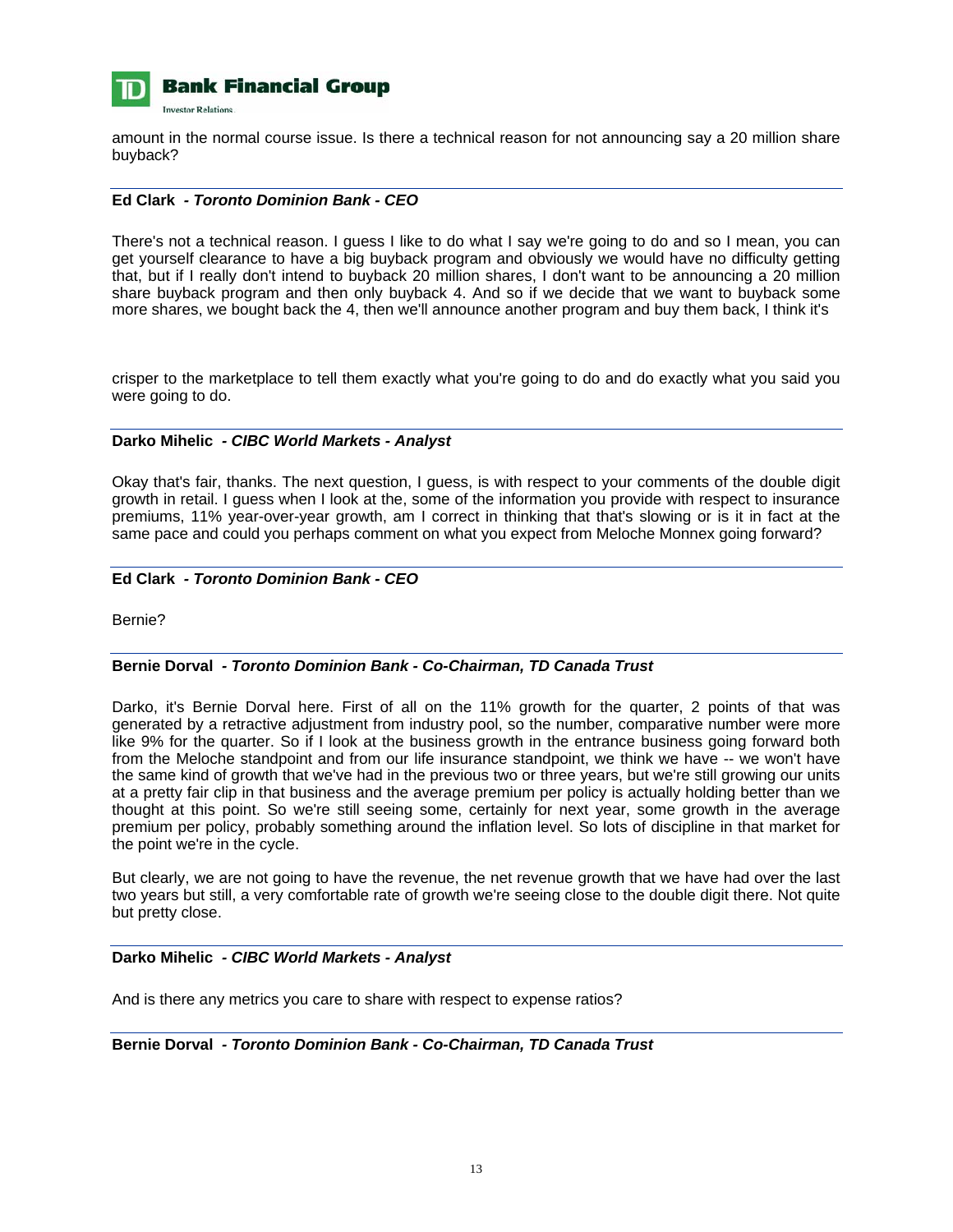

In what business in particular?

### **Darko Mihelic** *- CIBC World Markets - Analyst*

Well, I think last year you had like a record combined ratio improvement or sorry, expense claims ratio at about 68%. Is that tracking about the same as last year?

#### **Bernie Dorval** *- Toronto Dominion Bank - Co-Chairman, TD Canada Trust*

Yes. We're making good progress because we've now completed the complete integration of the Liberty Mutual book that we bought, so that's helping and if you look at our rate of growth and expenses in that

business, it's actually slower than the premium growth. So we're still making some progress on what is already a industry leading ratio. We're -- on a direct, if you look at it from a pure insurance operating accounting standpoint, I believe we're now at about 18.5% and we're actually trending down from that level and that would be world class. That positions our business very well in terms of sustaining pricing reductions or a more competitive pressure on the business because we have the best operating leverage in industry so we can keep growing this business.

#### **Darko Mihelic** *- CIBC World Markets - Analyst*

I guess it also helps with possible acquisition activity; am I correct in thinking that?

#### **Bernie Dorval** *- Toronto Dominion Bank - Co-Chairman, TD Canada Trust*

That's a good question. I would say today the results of the industry are still too good, which makes the prices not necessarily economically affordable so the transaction is not as interesting. We think that the - as market will get into the next phase of the cycle which will be tighter, if it happens, I think we will see more apportionate to acquire but right now, there isn't really much that is available and at prices that would make sense as per our growth model. So we're quite focused on internal growth as we speak.

#### **Darko Mihelic** *- CIBC World Markets - Analyst*

Great thanks very much and maybe one last question for Bob. Actually, I'm not sure if you guys have disclosed the Mountain Union gain, but nevertheless, even if I back out to a certain amount it looks like the efficiency ratio at Wholesale has improved and it's a good level.

Is this sustainable, Bob, and I guess the second question is--When you say your exit from the derivatives business is essentially complete it looks like you still have about 29 million bucks that you can actually take down from the reserve, the restructuring reserve you had previously taken. So is it possible to think of this in the terms that that efficiency ratio should improve or do you think that this is a level that we should look for out of TD Securities?

## **Bob Dorrance** *- Toronto Dominion Bank - Chairman, CEO, TD Securities*

I think the efficiency ratio out of--.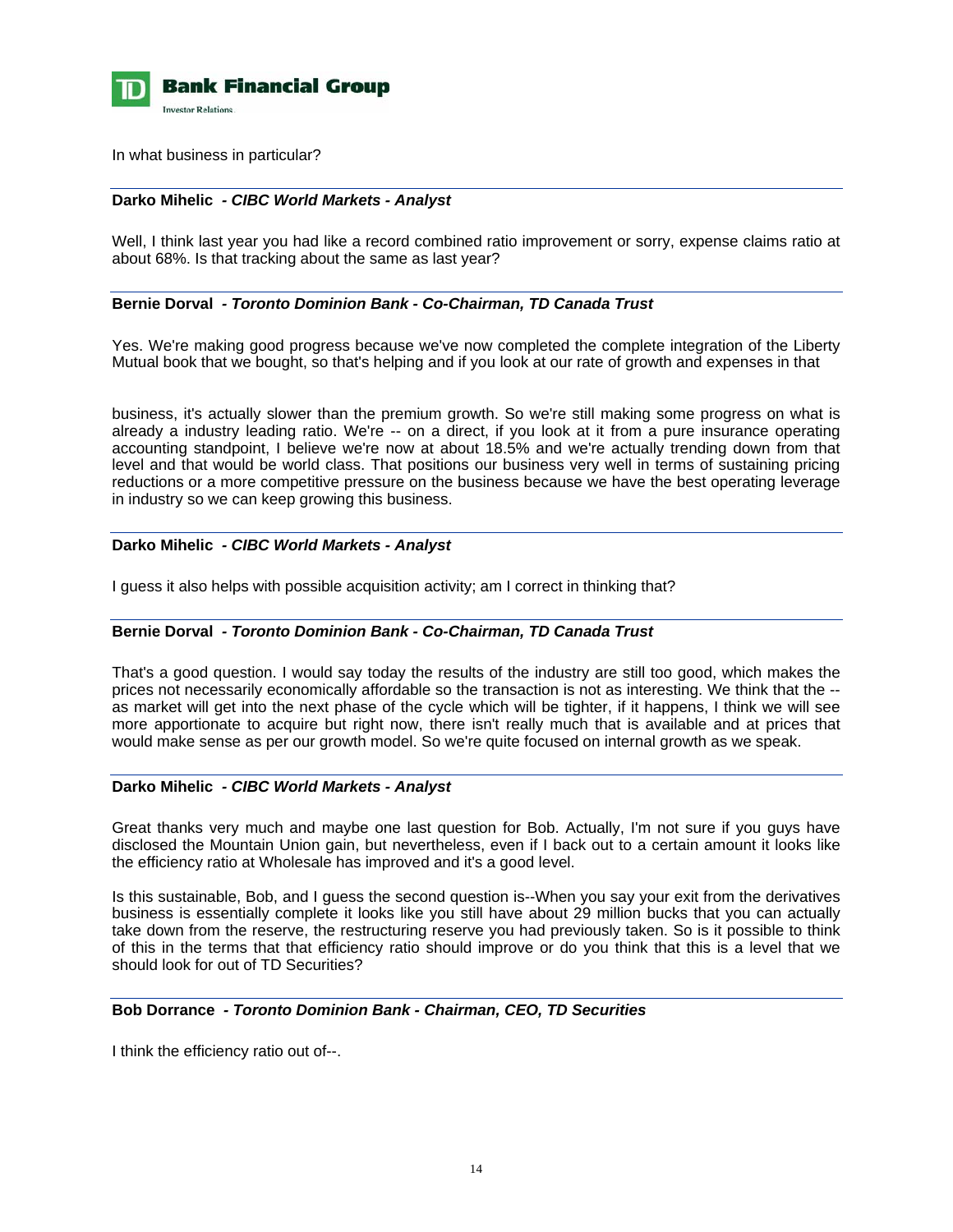

## **Ed Clark** *- Toronto Dominion Bank - CEO*

That will be negotiated as a business plan for next year.

## **Bob Dorrance** *- Toronto Dominion Bank - Chairman, CEO, TD Securities*

Yes. I think the efficiency ratio in TD Securities, if you exclude the Securities gains, clearly we benefited from that, is in and around a level that I think is -- that we would have as a target. It will vary up and down depending mainly on revenue because there is some operating leverage in the business, but I think on a go forward basis, I think your point is right, Darko. With respect to what's left, I think what Ed has said and Colleen, is that the market risk component of the structured product business has been substantially exited.

We still have an operational team that is there to -- we still have to movate the transactions, in other words we've sold the transaction to a counterparty and then we have to take the transaction and make that acceptable to the original counterparty that we had dealt with so it's a procession called movatian. We would expect that we'll be complete that early in '07 and that will wind down progressively between then and now so there still are some costs associated with just having people in the team to do that and then letting those people depart as the jobs are finished.

## **Darko Mihelic** *- CIBC World Markets - Analyst*

Okay.

## **Bob Dorrance** *- Toronto Dominion Bank - Chairman, CEO, TD Securities*

And there's still some operational costs, but not a meaningful number relative to what we have absorbed in exiting the portfolio over the last year.

#### **Darko Mihelic** *- CIBC World Markets - Analyst*

Okay. Great. That's very helpful. Thank you.

## **Ed Clark** *- Toronto Dominion Bank - CEO*

We'll go back to the floor.

## **Ian DeVertueil –** *BMO Nesbitt Burns - Analyst*

A question for Bob. Your credit protection seems to be difficulting lower, the CDS that you bought. I think it's your CDSs. As I look at it, this is the ninth quarter of your credit protection declining from the previous quarter, and you started off at around 5 billion and now you're under 3 and it doesn't look as if your own book has shrunk much, and the comments made in your press release talk about portfolio restructuring. Can you explain what is going on in this business? I would have thought now would be a good time to buy protection as opposed to allow it to roll off.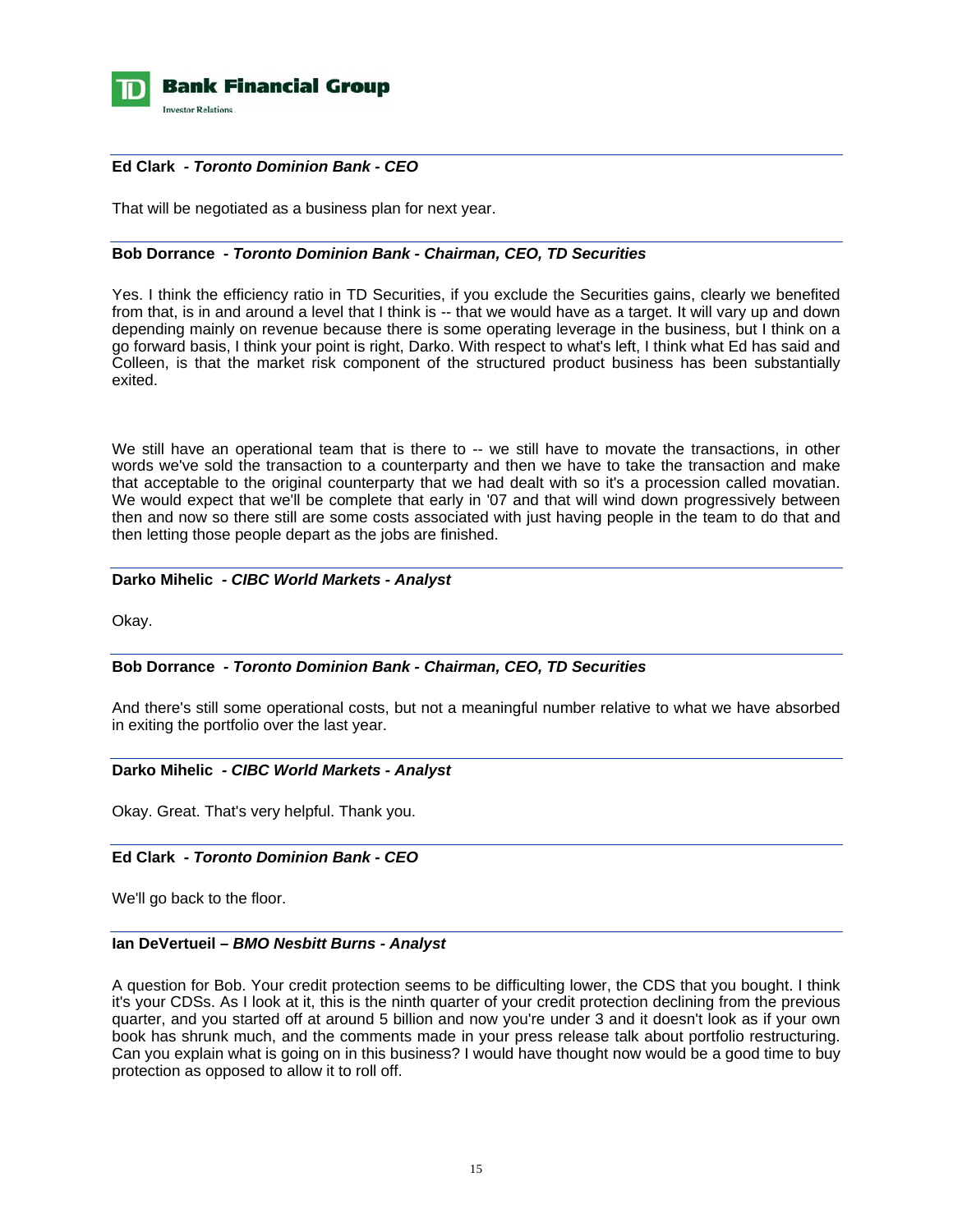

## **Bob Dorrance** *- Toronto Dominion Bank - Chairman, CEO, TD Securities*

As you'll notice, Ian, the cost of the protection hasn't gone down so what we have done over the course of the last year, year and a half, is, as higher quality investment grade protection has rolled off or as loans have been repaid or reduced which has happened in especially in the investment grade side, we've taken the view that we would rather spend the money on higher risk, the higher risk part of the portfolio so you end up protecting a smaller amount of credit but you pay the same amount of dollars overall to do it. So our budget for credit protection in what we've been spending has been in and around 40 to \$45 million annually.

We're still spending that. We're far more aggressively buying protection on non-investment grade type credit. Smaller aggregate amount, same cost, we think lower risk. Or better risk mitigation. And credit protection as the market has evolved as well has become more available in the type of credit that we're looking to protect, so we're more active in managing towards being able to buy non-investment grade credit which more available now than it was two years ago, three years ago.

#### **Ian DeVertueil –** *BMO Nesbitt Burns - Analyst*

Ed, you have expressed in the past that asking prices for U.S. banks would become more reasonable. Do you want to give some update on this dimension?

#### **Ed Clark** *- Toronto Dominion Bank - CEO*

I don't think we've seen the asking prices get more reasonable up to this point, and so that has meant that there has been a number of situations where we've walked away and we're prepared to wait until we get either something that the we think, well, for that price we're prepared to pay that price because in our particular circumstances we can make it work, or we'll wait for something that we're going to extend our franchise where we think it's a good price to pay for doing that.

So, I'd say that the market is still amazingly strong for how tough the underlying operating environment is because everyone sees the same strategic dilemma that we have which is that there actually is a limited number of banks and the consolidation process continues on and people don't want to completely miss the game and so that dilemma remains in the marketplace.

#### **Ian DeVertueil –** *BMO Nesbitt Burns - Analyst*

And a couple of other questions, Bill, also either for you or for Bharat. Recently, there was the Banknorth Investor Day and one of the things that they focused on was their, the marketing strategy that they have in the Mid Atlantic, The no fee, the ATM. I wonder if either of you could give us a bit of an update on what's happened subsequent to that timing. Has there been any further progress in terms of the new account openings that you care to talk about?

#### **Bob Dorrance** *- Toronto Dominion Bank - Chairman, CEO, TD Securities*

Well, so I'd say that the basic is that the campaign is working quite well, so we set ourselves a set of -- a target number of accounts that we need to achieve to break even, and even though we said that there would be about a nine month campaign. We're about 2/3 to the target in the first two months, so we're well ahead of what we thought we would get, and we like the quality of the accounts and we like the account balances. It's pretty dramatic turnaround in health in United Branches in terms of account openings across the product set.